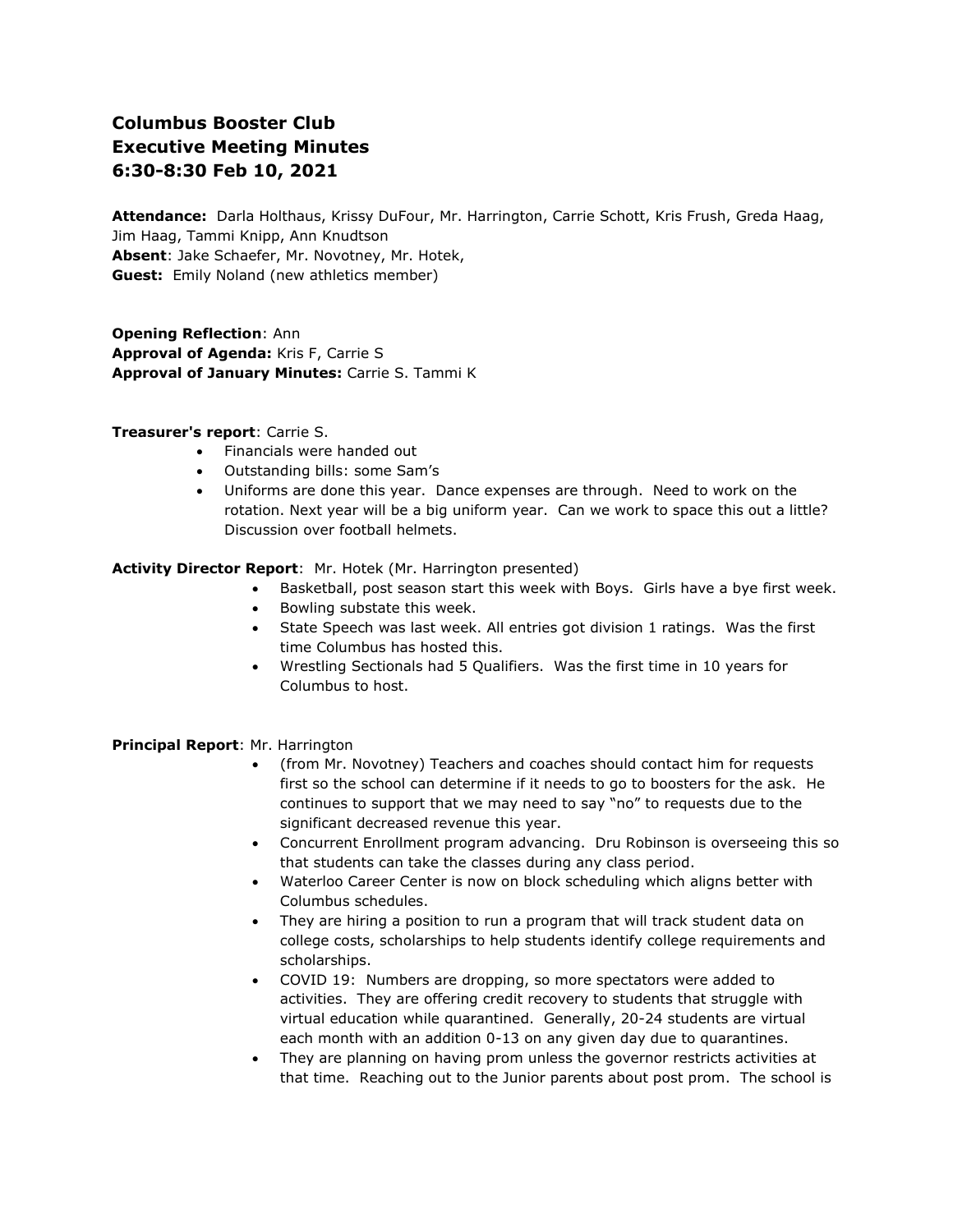altering the fundraising process. There is money raised last year that can be rolled into this year. Mr. Harrington will follow up with this.

- There will be an Ash Wednesday service project.
- Midterms were last Friday
- Conferences will most likely be virtual
- Hawkeye Registration for Fall is coming up.

#### **Committee Reports**:

- **Academics**: Krissy D, Greda H.
	- Next meeting March 3 5:15 at Clark and associates
	- Honor roll recognition should be distributed next week. There were 106 gold and 46 Silver. 29 New Gold
	- Need to approve the money for the Scholarships and the Teacher of the Year Award.
	- Will not have conference meals if no in person conferences.
- **Arts**: Darla H, Ann Knutson
	- Next meeting date needs to be confirmed.
	- Footloose is the musical. It will be at the Oster.
	- Speech contest went well.
- **Alum**: Jake S-
	- **•** Golf outing planning has started. The stag is June  $17<sup>th</sup>$  at the Red Carpet and the Gig will be August  $5<sup>th</sup>$  at a waterloo course.
- **Athletics**: Tammi Knipp, Jim Haag
	- **Emily Noland is joining the committee**
	- Need to re-organize and update the handbook.
	- Plan to assist with banquets and awards when this occurs.
	- Need to work on consistencies of payment for posters, and other items
	- Next meeting March 3 5:00. OP on Ridgeway
- **Membership: Kris F** 
	- Still trickling in. Currently at \$2854
- **Concessions**:
	- Just ended the Winter Concessions. Went well overall. There were limited spectators.
	- The assigning of the activities/teams to work the concessions generally went well. Noted that activities in which the leader was at the concessions, had the most participation.
	- Freezer in the inside needs repaired. Dan Knipp said he would look at it.
	- Concession committee will be formed and meet to look ahead. Need to discuss furnishing the baseball/softball stand, upcoming soccer season, and looking ahead to the baseball/softball season, and the possible coordination with business classes.